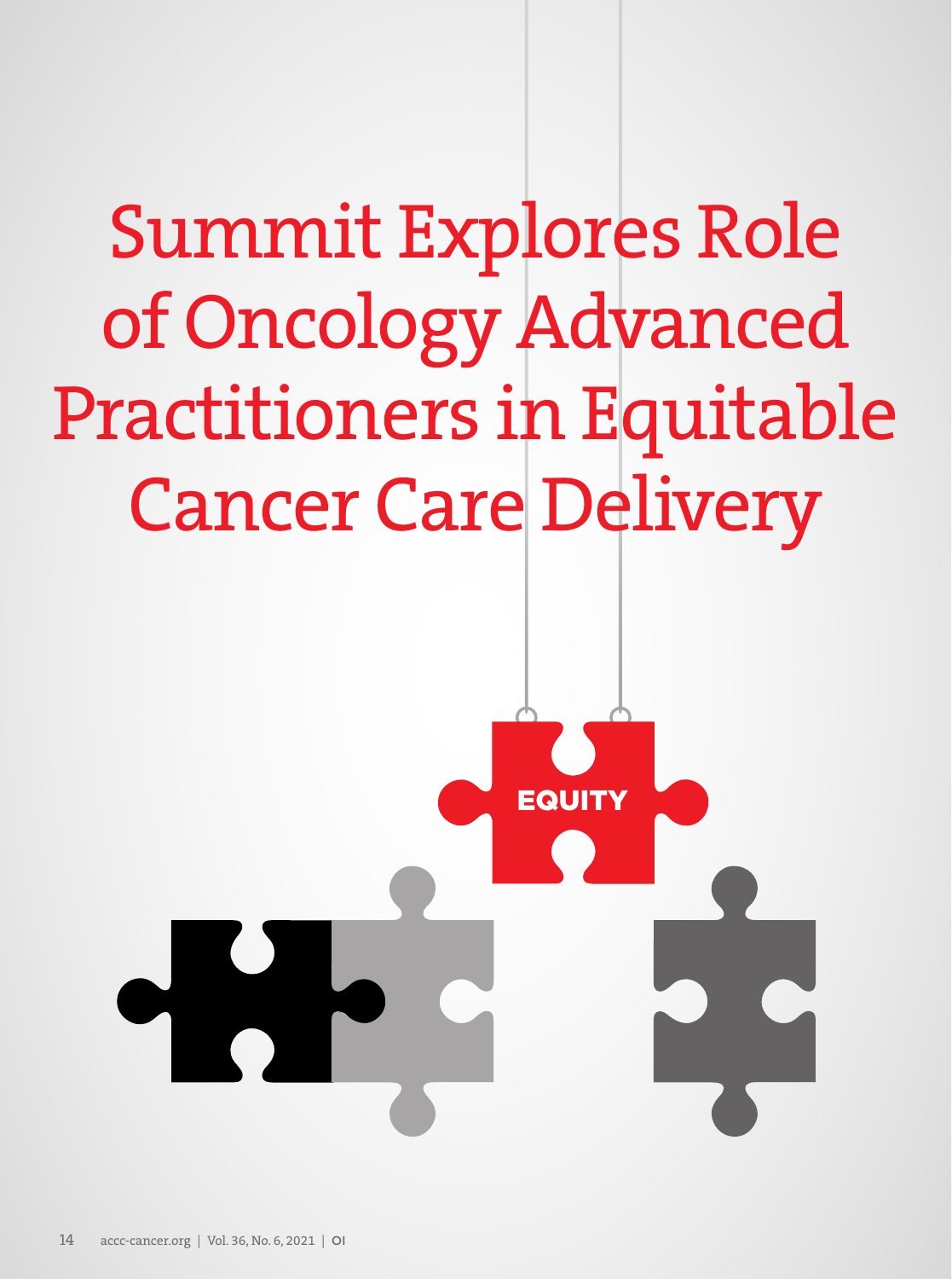In spring 2021, the Association of Community Cancer Centers (ACCC) and Harborside co-hosted a virtual summit bringing together an invited group of oncology advanced practitioners (APs) for focused conversation on equitable n spring 2021, the Association of Community Cancer Centers (ACCC) and Harborside co-hosted a virtual summit bringing together an invited group of oncology advanced practitioners three domains: care coordination and communication, clinical trials, and acknowledging and mitigating implicit bias. The goal: to better define the role APs in cancer programs and practices around the country can play in achieving more equitable cancer care. The three facilitated summit sessions included nurse practitioners (NPs), clinical nurse specialists, physician assistants (PAs), and oncology pharmacists, along with oncology and non-oncology physicians and patient advocates.

The virtual summit discussion framework was designed to elicit maximum engagement and dynamic exchange among participants. Each session followed a four-part format:

- Opening conversation on the current state of equitable cancer care delivery and intersectionality with the advanced practitioners' roles
- Sharing perspectives on an ideal future state, achievable in a three-year time frame
- Identifying actionable gaps between the current and ideal future state of equitable care delivery
- Brainstorming action steps to address these gaps. To optimize the conversation on the virtual platform, participants totaled approximately 30 each day.

Highly trained professionals employed across the spectrum in oncology, advanced practitioners—as colleagues, educators, trainers, clinicians, program managers, researchers, authors, administrators, quality improvement leaders, and more—are well positioned to help advance equitable cancer care delivery.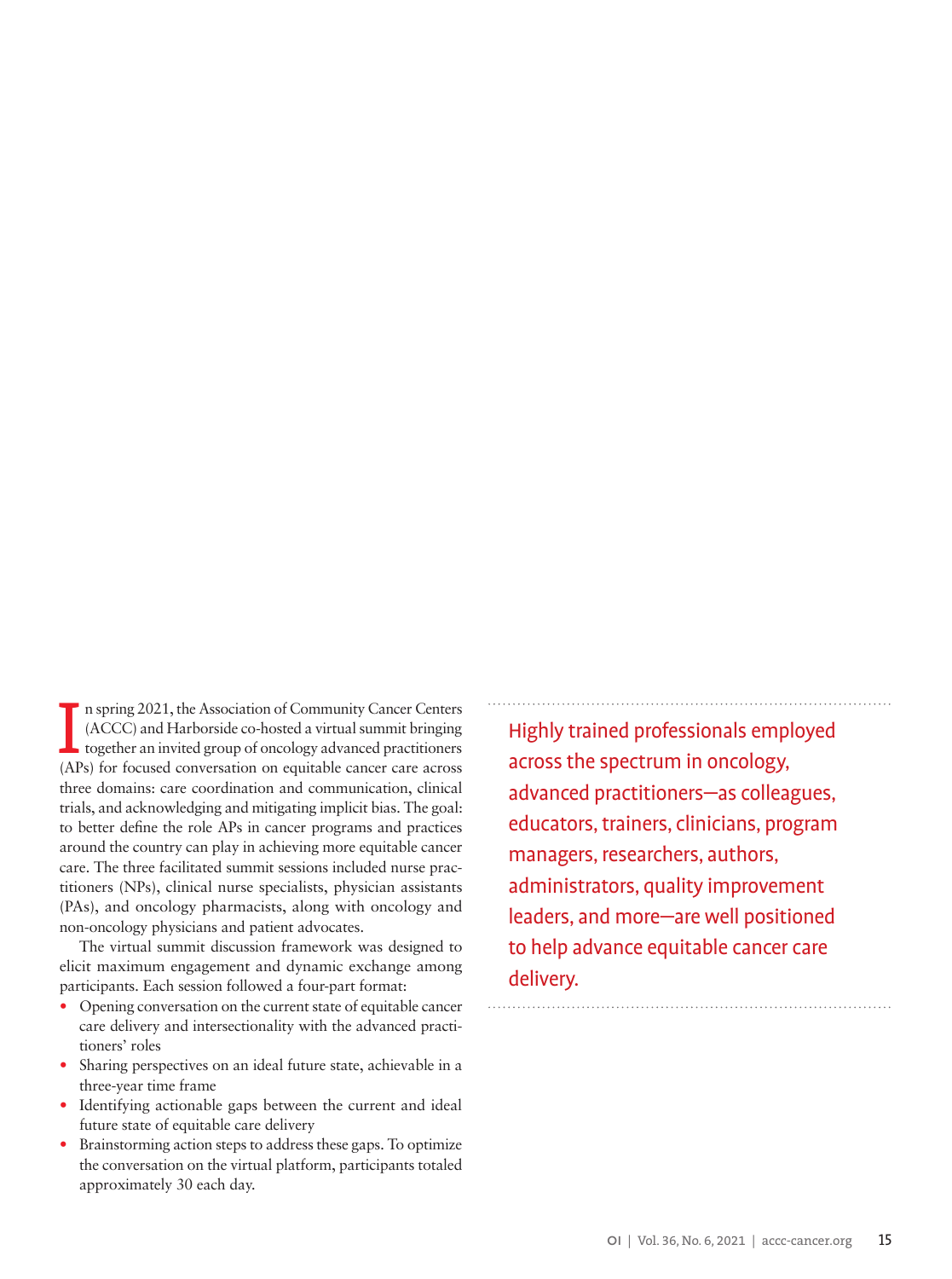# Advancing Equity

The COVID-19 public health emergency, spanning 2020 to 2021, focused national attention on the devastating real-world consequences of health inequities in the United States.1 Over recent months, the nation has witnessed how racism, bias (both explicit and implicit), and lack of equity can result in social injustice, brutality, morbidity, and mortality. In recognition that health equity is fundamental to achieving population and societal health, there is renewed commitment across the U.S. healthcare enterprise to advancing health equity in the delivery of healthcare, a deeper understanding of the intersectionality between inequities and health outcomes, and identifying effective strategies for improving equitable healthcare delivery with the overarching aim of reducing health disparities.

## Accessing the Full Value of Oncology APs

With an interdisciplinary membership, ACCC has long supported the capacity for members of the cancer care team to work to the top of their licensure. In January 2021, ACCC issued a Statement on the Value of Oncology Advanced Practitioners,<sup>2</sup> which emphasized that, in the evolving oncology landscape, APs are playing an increasing variety of roles—from the chairside to the C-suite. Highly trained professionals employed across the spectrum in oncology, advanced practitioners—as colleagues, educators, trainers, clinicians, program managers, researchers, authors, administrators, quality improvement leaders, and more—are well positioned to help advance equitable cancer care delivery.

Even as the role of advanced practitioners in oncology is expanding, in two recent research surveys—one of NPs and PAs and the other of NPs, PAs, clinical nurse specialists, and pharmacists—respondents reported spending the majority of their time in direct patient care, including such responsibilities as counseling, prescribing, patient management, and follow-up.3,4 All of these activities provide opportunities for NPs, PAs, and other APs in oncology to impact equity across three domains: care coordination and communication, clinical trials, and acknowledging and mitigating implicit bias.

## Taking Action

At the conclusion of the summit, participants and members of the Summit Planning Committee collated and refined recommended action steps identified under each of the discussion domains. Via an online polling platform, participants were asked to rank these recommendations according to two criteria: feasibility and impact. Through this consensus-driven process, action steps receiving the highest scores (i.e., the most votes for *both* feasibility and impact) were identified. Through this process, the summit identified 10 feasible and impactful "how-to's" for oncology APs to advance equitable cancer care delivery.

*• Encourage and engage in active shared decision-making.* Create resources for oncology APs to learn to foster open dialogue with patients and engage in dynamic shared decisionmaking that elicits the patient's care preferences.

- *• Identify existing data collection metrics and equity screening tools.* A unifying theme across summit sessions was the need to curate and build on existing resources. Potential action steps include establishing a working group of advanced practitioners to conduct a literature review (including grey literature) and research to aggregate existing data collection measures and screening tools and identify tools that integrate into electronic health records. Such resources are vital to accurately measure health disparities and demonstrate the value of care coordination and to develop an understanding of where and how care coordination and/or communication breaks down relative to disparities for specific patient populations.
- *• Deliver a consistent message about clinical trials.* Help level-set clinical trials for patients and all members of interdisciplinary teams by delivering a consistent message that clarifies how clinical trials represent a standard of care and that every patient with cancer should be considered for clinical trial participation. Advocate for cancer programs/practices to include "discussion of clinical trials" in AP job descriptions.
- *Step into research*. Extend advanced practitioners' role in research. Develop quality improvement continuing medical education programs so that APs can gain the added skills needed to plan and conduct research.
- *• Advocate for inclusive cancer clinical research***.** Advocate to empower APs to sign off on clinical trial orders, an important step in support of their evolving role on clinical research teams. As the healthcare professional often most engaged with clinical trial participants, APs can amplify patient-voiced barriers to trial enrollment, challenges faced by patients who are participating in clinical studies, and, at the trial's completion, the importance of sharing aggregate trial results with study participants.
- *• Support and engage in research publication***.** Support expansion of advanced practitioners' role in publication and develop needed curated resources, tools, and education. Areas of opportunity cited by participants include unpublished clinical trial data that APs may utilize to develop and publish original research papers as lead author and co-authors, particularly in the area of novel agent adverse event prevention, mitigation, and management.
- *• Ask for training resources for APs related to diversity, equity, and inclusion in clinical trials***.** Provide access to training resources, such as short videos, podcasts, or webcasts, that explore issues related to diversity, equity, and inclusion in cancer clinical trials and that include APs interacting with patients to describe trial enrollment, what clinical trial participation entails, and the voices of patients who have participated in clinical trials.
- *• Create a checklist to support a top-of-mind focus on equity***.**  Create an equity-focused checklist to serve as a low-cost, easily integrated (ideally into the electronic health record) tool that APs can use to support awareness of implicit bias. Summit